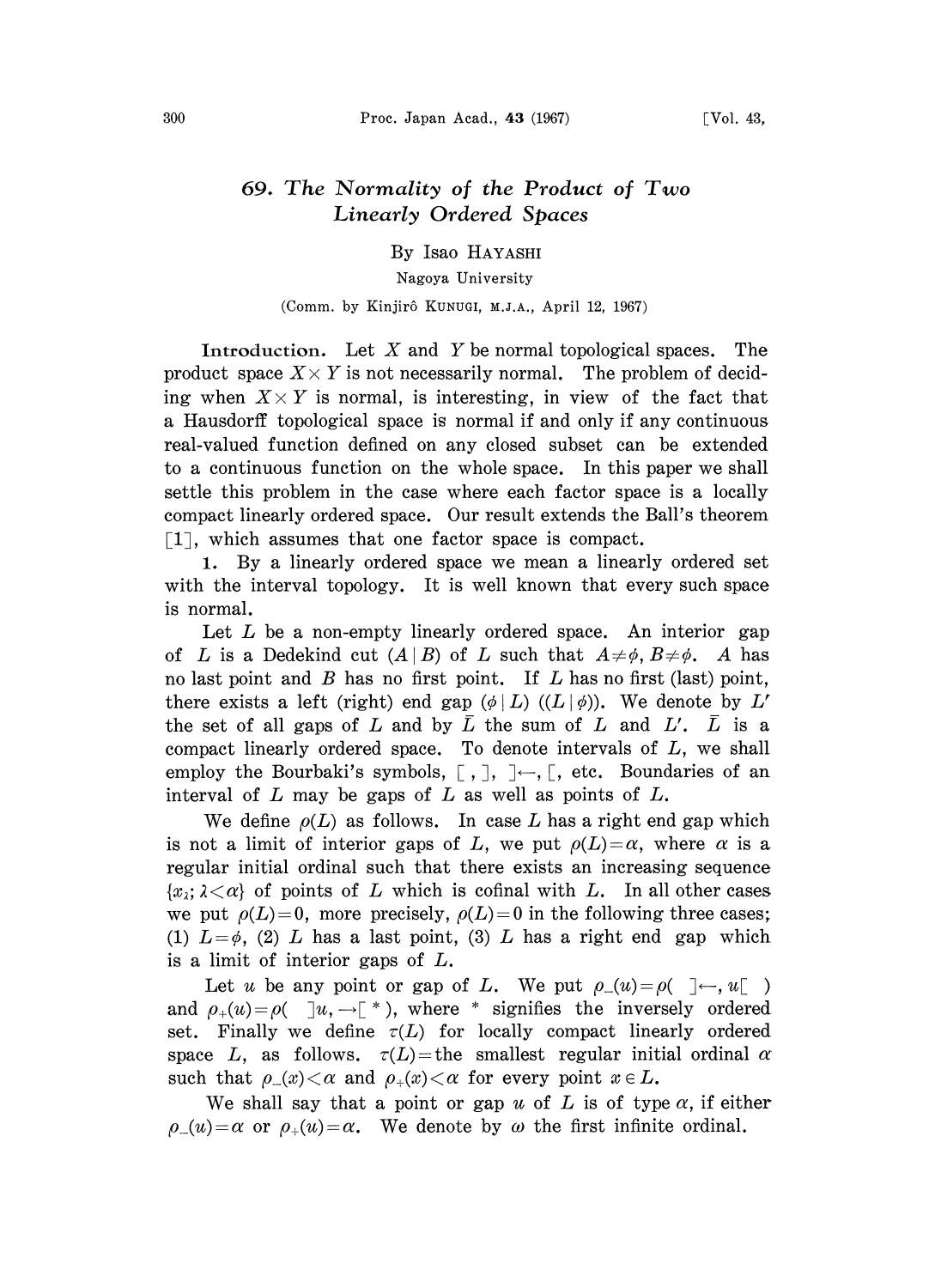Lemma 1. Let  $X$  and  $Y$  be linearly ordered spaces. If  $X$  has a point of type  $\alpha$ , and Y has a gap of type  $\alpha$ , for some regular **Lemma 1.** Let X and Y be linearly ordered a point of type  $\alpha$ , and Y has a gap of type  $\alpha$ , initial ordinal  $\alpha > \omega$ , then  $X \times Y$  is not normal.

**Proof.** Let us suppose  $x \in X$ ,  $v \in Y'$ , and  $\rho(x) = \alpha$ ,  $\rho(x) = \alpha$ . Let  $W(\alpha)$  be the linearly ordered space of all ordinals less than  $\alpha$ . We can find strictly increasing and continuous mappings  $f: W(\alpha) \rightarrow X$ and  $g: W(\alpha) \to Y$ , with  $\lim_{\lambda \to \alpha} f(\lambda) = x$ ,  $\lim_{\lambda \to \alpha} g(\lambda) = v$ . Consider the following two subsets of  $X \times Y$ ;  $\{(f(\lambda), g(\lambda)); \lambda < \alpha\}$  and  $\{x\} \times Y$ . These are disjoint closed subsets, but cannot be separated by disjoint open sets, since  $\alpha > \omega$ . Hence  $X \times Y$  is not normal. sets, since  $\alpha > \omega$ . Hence  $X \times Y$  is not normal.<br>Lemma 2. Let X be a linearly ordered space without any

gaps other than the right end gap  $u$ , and let Y be a compact linearly ordered space. If  $\rho_-(u) \geq \tau(Y)$ , then  $X \times Y$  is normal.

For a proof of this lemma, see  $\lceil 1 \rceil$ .

2. This section is devoted to a proof of the following lemma.

Lemma 3. Let  $X$  and  $Y$  be linearly ordered spaces without any gaps other than the right end gaps u and <sup>v</sup> respectively. If  $\rho_-(u) = \alpha$ ,  $\rho_-(v) = \alpha$ , and  $\alpha \geq \tau(X)$ ,  $\alpha \geq \tau(Y)$  for some  $\alpha > \omega$ , then  $X \times Y$ is normal.

Proof. (i). We can find <sup>a</sup> strictly increasing and continuous mapping  $f: W(\alpha) \rightarrow X$ , such that the image  $f(W(\alpha))$  is cofinal with X, and  $f(0)$  = the first point of X. Using f, we can construct an increasing and left continuous mapping  $\hat{f}: X \rightarrow W(\alpha)$  as follows.  $\hat{f}(x) = \lambda$ , if  $f(\lambda) = x$ , and  $\hat{f}(x) = \lambda + 1$ , if  $f(\lambda) < x < f(\lambda + 1)$ . Then clearly  $\hat{f}(f(\lambda)) = \lambda$  and  $f(\hat{f}(\lambda)) \geq x$ . Similarly, we can define  $g: W(\alpha) \rightarrow Y$  and the composed mappings  $\varphi = g \circ \hat{f}$  and  $\psi = f \circ \hat{g}$ . Then obviously  $\varphi$  and  $\hat{g}: Y \rightarrow W(\alpha)$ , with the same properties as f and  $\hat{f}$ . Let us consider  $\psi$  are increasing and left continuous, and we have  $(2, 1)$   $\psi \circ \varphi(x) \geq x$  for any  $x \in X$  and

 $\phi \circ \psi(y) \geq y$  for any  $y \in Y$ .

We define subsets  $Z_1, Z_2, D$  of  $X \times Y$  as follows.

$$
Z_1 = \{(x, y) ; y \geq \varphi(x) \}, Z_2 = \{(x, y) ; x \geq \psi(y) \},
$$

 $D=\bigcup Q(\lambda)$ , where  $Q(\lambda)$  denotes a point  $(f(\lambda), g(\lambda))$  if  $\lambda$  is a limit ordinal or 0, and  $Q(\lambda) = [f(\mu), f(\lambda)] \times [g(\mu), g(\lambda)]$  if  $\lambda$  is an isolated ordinal succeeding  $\mu$ . Then we can see

 $(2,2)$   $X \times Y = Z_1^{\cup} Z_2^{\cup} D$ .

(ii). Let us agree in this section that for any subset A of  $X \times Y$ ,  $\overline{A}'$  denotes the closure of A in the enlarged space  $\overline{X} \times \overline{Y}$ .

We now wish to prove that, for any closed subset  $F\subset X\times Y$ ,

 $(2,3)$   $\overline{F}' \ni (u, v)$  implies  $\overline{F_0D}' \ni (u, v)$ ,

where  $u$  and  $v$  are the right end gaps of  $X$  and  $Y$  as before.

Suppose  $\overline{F_0D'} \not\supseteq (u, v)$ . Then there is a neighborhood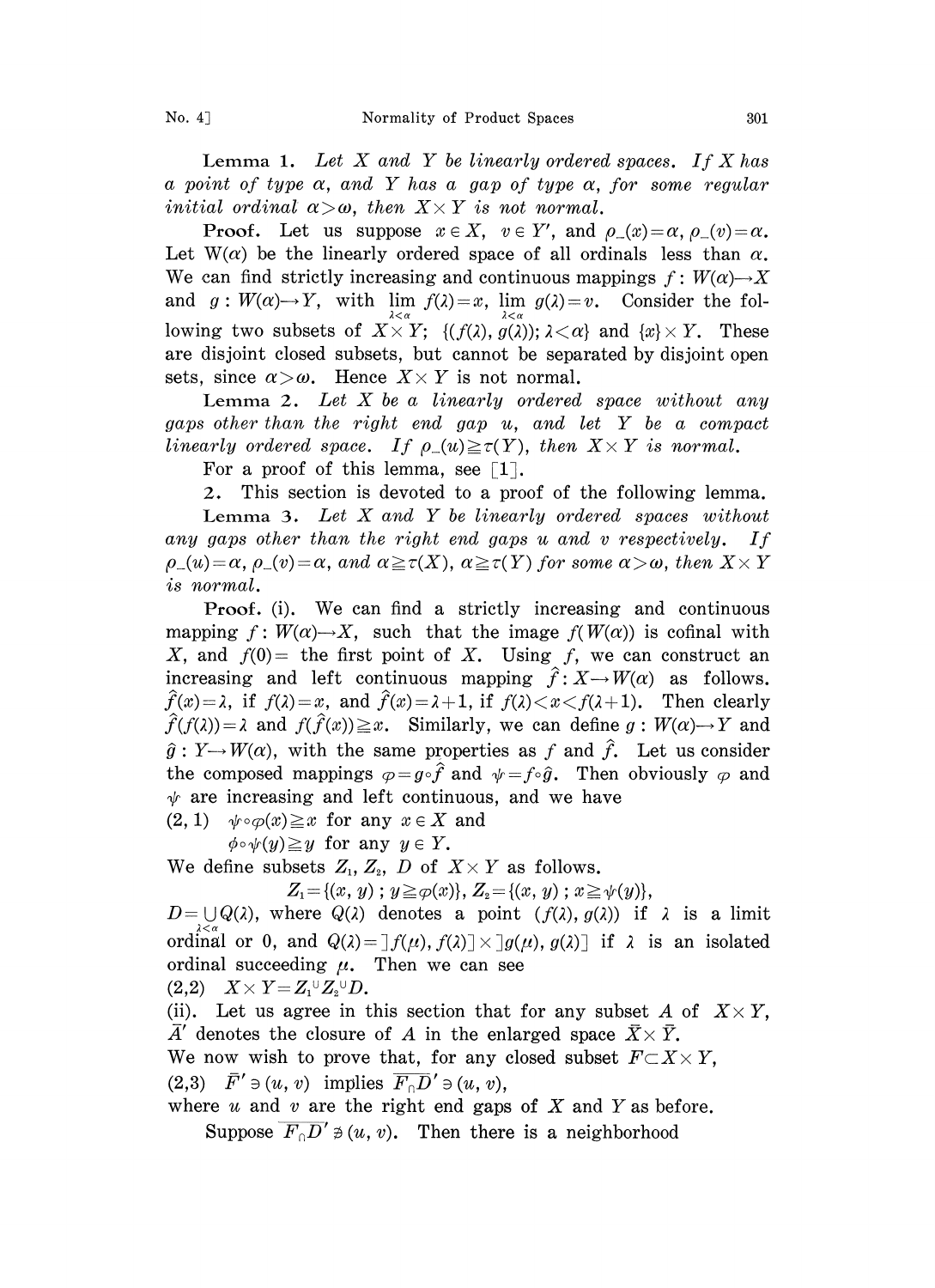$$
N{=}\{(x,\,y)\;;\,x_{\scriptscriptstyle 0}{<}x,\,y_{\scriptscriptstyle 0}{<}y\}
$$

of the point  $(u, v)$  for which  $F_0D_0N=\phi$ . On the other hand, from (2,2), /O'- F-;o-;O-FD: Since /' (u, v), either F' (u, v) or  $\overline{F_{0}Z_{2}} \ni (u, v).$ 

We may assume  $\overline{F_0 Z_1'} \ni (u, v)$ . Then we can find a sequence of points  $\{(x_n, y_n): n=1, 2, \dots <\omega\} \subset F_\cap Z_{1\cap} N$  such that  $x_n > \psi(y_{n-1}),$  for every *n*. Then it follows from the definition of  $Z_1$  and from  $(2, 1)$ that  $y_n \geq \varphi(x_n) \geq \varphi \circ \psi(y_{n-1}) \geq y_{n-1}$  and  $x_n > \psi(y_{n-1}) \geq \psi \circ \varphi(x_{n-1}) \geq x_{n-1}$ . Putting  $\bar{x} = \lim x_n$ ,  $\bar{y} = \lim y_n$ , we can see easily that  $\bar{x} = f(\beta)$ ,  $\bar{y} = g(\beta)$  $\bar{x} = \lim x_n$ ,  $\bar{y} = \lim y_n$ , we can see easily that  $\bar{x} = f(\beta), \bar{y} = g(\beta)$ <br>=  $\hat{f}(\bar{x}) = \hat{g}(\bar{y})$ . Hence  $(\bar{x}, \bar{y}) \in F_0 D_0 N$ . This contradicts the<br>f N. Thus (2,3) is proved.<br>e shall prove next that where  $\beta = \hat{f}(\bar{x}) = \hat{g}(\bar{y})$ . Hence  $(\bar{x}, \bar{y}) \in F_{\cap}D_{\cap}N$ . This contradicts the choice of  $N$ . Thus  $(2,3)$  is proved.

- (iii). We shall prove next that
- (2,4) if  $F_1$  and  $F_2$  are closed subsets of  $X \times Y$  and  $F_{10}F_2 = \phi$ , then  $\bar{F}'_{1} \cap \bar{F}'_{2} \not\ni (u, v).$

Suppose  $\bar{F}_{10}' \bar{F}_2' \ni (u, v)$ . Then by virtue of (2,3), we have  $\overline{F_{10}D'}_0\overline{F_{20}D'}\ni(u, v).$ 

Hence we can choose a sequence  $\lambda_0 < \lambda_1 < \cdots < \lambda_n < \cdots$ , such that  $Q(\lambda_{2n})\_F_1\neq\emptyset$  and  $Q(\lambda_{2n+1})\_F_2\neq\emptyset$  for every n, by the definition of D. Then we can see that  $Q(\lim \lambda_n)$  is a point contained in  $F_{1}F_{2}$ . This contradicts the hypothesis  $F_{10}F_2 = \phi$ , and (2,4) is proved.

(iv). Finally we shall prove that for any disjoint closed subsets  $F_1$  and  $F_2$  of  $X \times Y$ , there exist open sets  $G_1$  and  $G_2$  such that  $G_1 \supset F_1$ , and  $F_2$  of  $X \times Y$ , there exist open sets  $G_1$  and  $G_2$  such that  $G_1 \supset F_1$ ,  $G_2 \supset F_2$ ,  $G_{10}G_2 = \phi$ .

By (2,4), at least one of the sets  $\overline{F}_1', \overline{F}_2'$  does not contain  $(u, v)$ . Let us suppose  $\overline{F}_1' \not\ni (u, v)$ . Then there exists a neighborhood

$$
N\!=\!\{(x,\,y)\;;\,x_{\scriptscriptstyle 0}\!\leq\!x,\,y_{\scriptscriptstyle 0}\!\leq\!y\}
$$

of  $(u, v)$  such that  $F_{20}N=\phi$ . Lemma 2 shows that subsets  $]-,x_0] \times Y$ <br>and  $[x_0, \to [\times] \leftarrow, y_0]$  of  $X \times Y$  are normal. Hence it follows that their sum, denoted by K, is normal. Since  $F_{10}K$  and  $F_{20}K=F_2$  are dis-<br>joint closed subsets of K, there exist open subsets  $U_1$ ,  $U_2$  of  $X \times Y$ , joint closed subsets of K, there exist open subsets  $U_1$ ,  $U_2$  of  $X \times Y$ , such that  $U_1 \supset F_{10}K$ ,  $U_2 \supset F_2$ ,  $U_{10}U_{20}K = \phi$ . Then

 $G_1 = U_1^{\cup}(\exists x_0,\rightarrow \rightarrow \rightarrow \rightarrow \rightarrow \rightarrow G_2)$  (complement of N in  $X \times Y$ ) are desired open sets. Thus the lemma 3 is verified.

3. Definition. A locally compact linearly ordered space X is said to be of quasi-countable type, if for every gap  $u$  of  $X$ ,  $\rho_-(u) \leq \omega$  and  $\rho_+(u) \leq \omega$ .

It is easily seen that a locally compact linearly ordered space is paracompact if and only if it is of quasi-countable type.

Definition. A locally compact linearly ordered space X is said to be regular of type  $\alpha$ , (where  $\alpha$  is a regular initial ordinal  $> \omega$ ), if the following three conditions are satisfied.

(3,1) For any gap u of X,  $\rho_-(u) > \omega$  implies  $\rho_-(u) = \alpha$  and  $\rho_+(u) > \omega$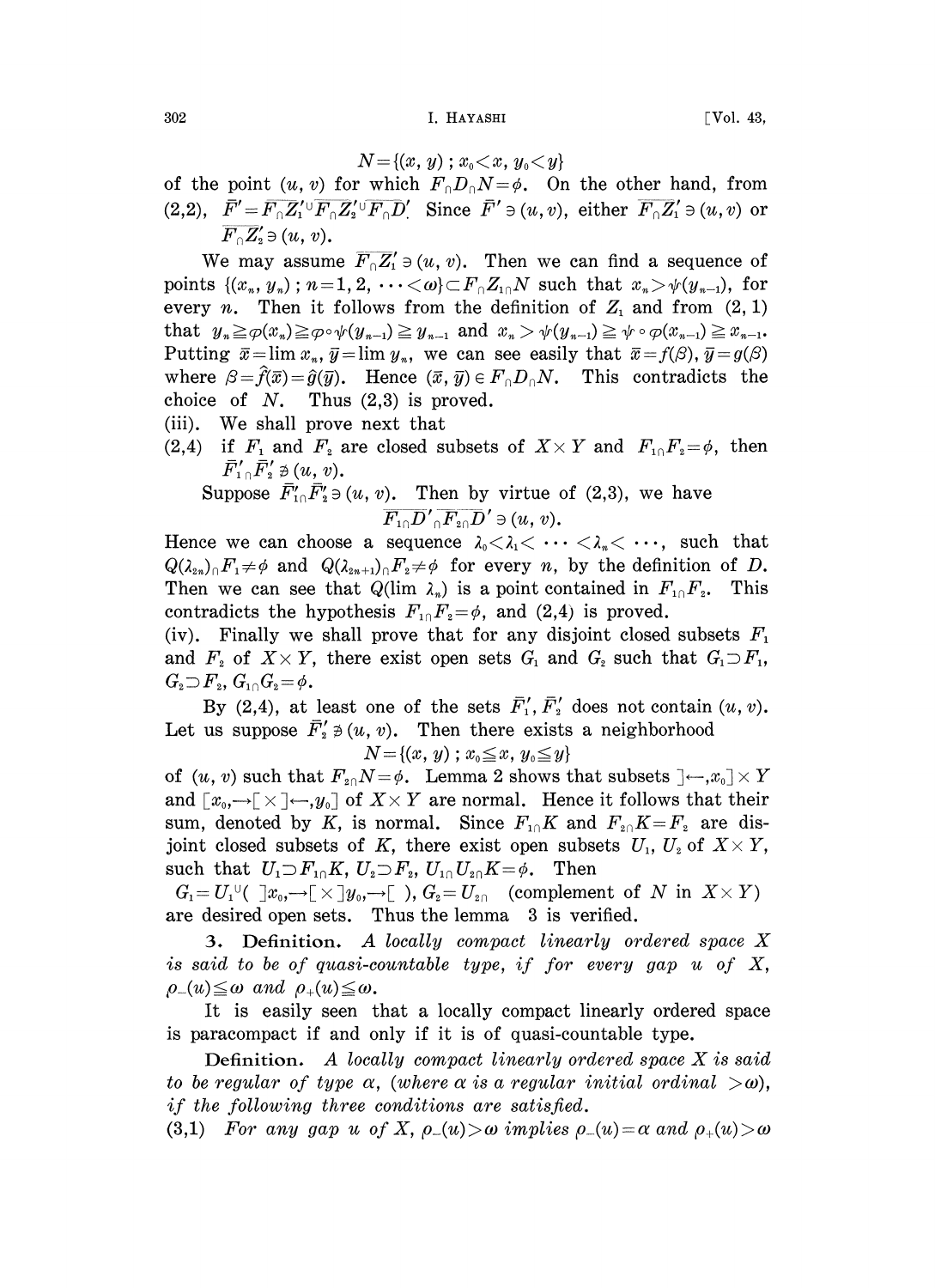implies  $\rho_+(u) = \alpha$ .

(3,2) There exists a gap  $u_0$  of X such that  $\rho_-(u_0) = \alpha$  or  $\rho_+(u_0) = \alpha$ .  $(3,3)$   $\tau(X) \leq \alpha$ .

Theorem. Let  $X$  and  $Y$  be locally compact linearly ordered spaces. Then  $X \times Y$  is normal, if and only if one of the following two conditions is satisfied.

(a) At least one of  $X$  and  $Y$ , say  $Y$ , is of quasi-countable type and for any gap u of X,  $\rho_-(u) > \omega$  implies  $\rho_-(u) \ge \tau(Y)$  and  $\rho_+(u) > \omega$ implies  $\rho_+(u) \geq \tau(Y)$ .

(b) There exists an uncountable regular initial ordinal  $\alpha$ , such that both X and Y are regular of type  $\alpha$ .

**Proof of the necessity.** We suppose that  $X \times Y$  is normal.

(a') In case Y is of quasi-countable type. If  $\omega < \rho_-(u_0) < \tau(Y)$  for some gap  $u_0$  of X, then for some point  $\bar{y}$  of Y,  $\omega < \rho_-(u_0) \leq \rho_-(\bar{y})$  or  $\rho_+(\bar{y})$ . It is easy to see that there exists a point  $y_0$  in a neighborhood of  $\bar{y}$ , such that  $\rho_-(u_0) = \rho_-(y_0)$  or  $\rho_+(y_0)$ . Then Lemma 1 shows<br>that  $X \times Y$  is not normal, contradicting our assumtion. Therefore that  $X \times Y$  is not normal, contradicting our assumtion. Therefore if  $\omega < \rho_-(u)$  for some gap u of X, then  $\tau(Y) \leq \rho_-(u)$ , and similarly for  $\rho_{+}$ .

(b') In case neither X nor Y is of quasi-countable type. There are gaps  $u_0 \in X'$ ,  $v_0 \in Y'$  such that  $\max\{\rho_-(u_0), \rho_+(u_0)\} > \omega$  and  $\max\{\rho_-(v_0),$  $\rho_+(v_0)\rangle > \omega$ . We may assume  $\rho_-(u_0) > \omega$  and  $\rho_-(v_0) > \omega$ . At first we must show that  $\rho_-(u_0) = \rho_-(v_0)$ . Suppose, for instance,  $\rho_-(u_0) > \rho_-(v_0)$ . Then by definition of  $\rho_{-}$ , there exists an interval  $[x_0, u_0]$ , which has no interior gaps, and we can find a point  $x<sub>1</sub>$  in this interval such that  $\rho_-(x_1)=\rho_-(v_0)$ . Hence by Lemma 1 we are lead to a contradiction. Thus we can conclude  $\rho_-(u_0) = \rho_-(v_0)$ . We denote this value by  $\alpha$ . The above observation shows also that for any  $u \in X'$  and  $v \in Y', \rho_{\pm}(u), \rho_{\pm}(v)$  must take the same value  $\alpha$ , as far as they are uncountable. Next, if  $\rho_-(u_0) = \alpha \langle \tau(Y) \rangle$ , then  $X \times Y$  cannot be normal as is seen in (a), hence we have  $\alpha \geq \tau(Y)$ , and similarly  $\alpha \geq \tau(X)$ . Thus X and Y are regular of type  $\alpha$ .

**Proof** of the sufficiency. Let  $X = \bigcup I$  be the decomposition of X as a sum of disjoint intervals, where each interval I has no interior gaps and <sup>I</sup> is maximal with respect to this property. It follows easily that each I is both open and closed, since  $X$  is locally compact. Let  $Y = \cup J$  be the analogous decomposition of Y. Then each product  $I \times J$  is also an open and closed subset of  $X \times Y$ . Therefore it is sufficient to prove that each  $I \times J$  normal. Now we take a point  $(a, b)$  in  $I \times J$  and put  $I_1 = [a, \rightarrow [$ ,  $I_2 = ] \leftarrow, a]^*, J_1 = [b, \rightarrow [$ ,  $J_2 = ] \leftarrow, b]^*.$ Again if each  $I_i \times J_j$ ,  $i, j = 1, 2$ , is normal,  $I \times J$  is also normal. We shall prove the normality of  $I_i \times J_j$  in each case (a) and (b), writing